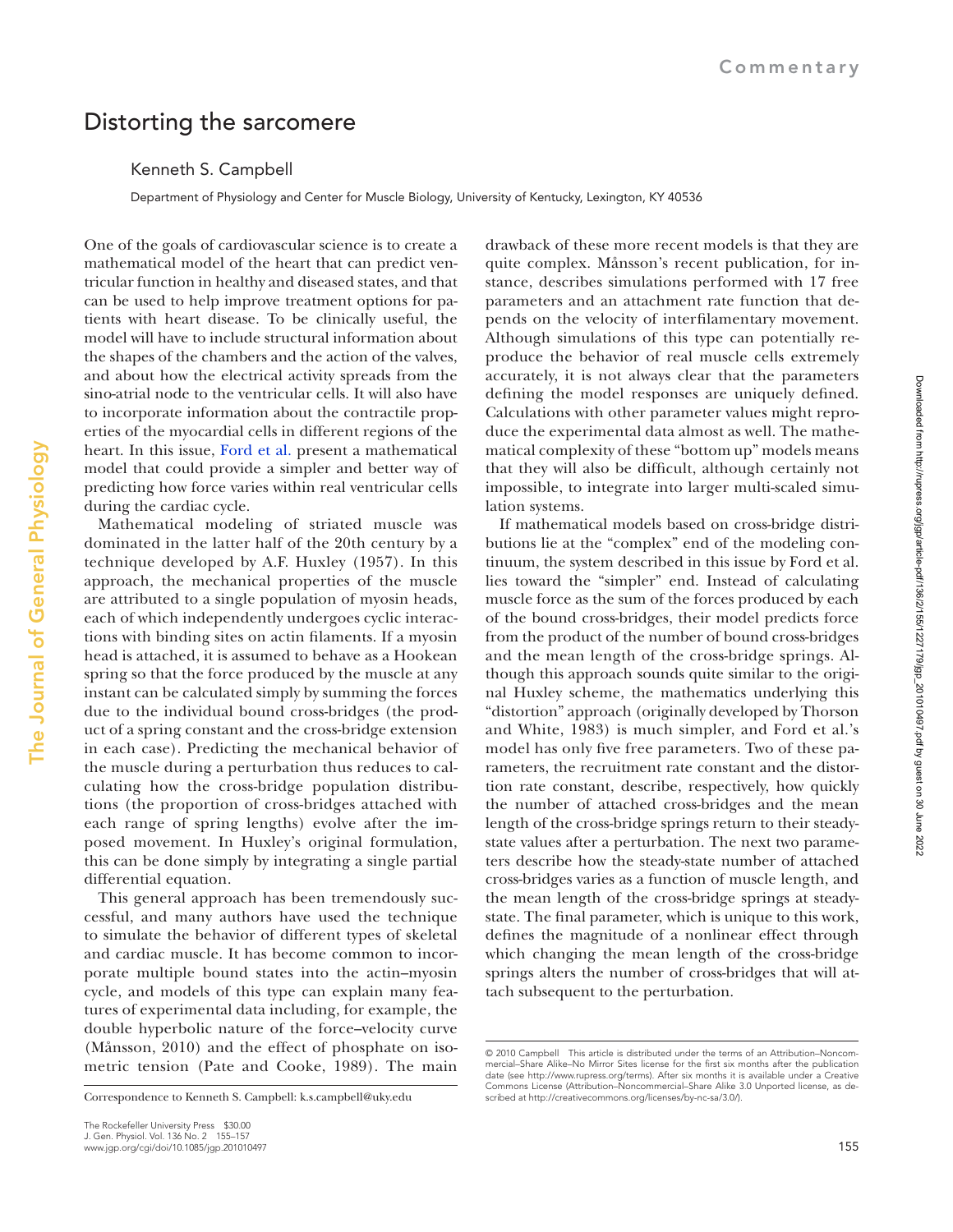Ford et al. show that their simple model can reproduce the family of force transients that are measured when samples of chemically permeabilized rat cardiac muscle are subjected to sudden lengthening or shortening movements. (This type of experiment is often used to measure stretch activation and has attracted considerable attention in the last few years; for example, Stelzer et al., 2006.) The simulations fit the experimental data impressively well, and the authors use an interesting, cogently presented argument to show that a nonlinear interaction between cross-bridge strain and cross-bridge cycling is required to explain the asymmetry of the tension responses to lengthening and shortening movements. Another important observation is that changing only two of the five parameters from their "control" values allows the model to reproduce the mechanical properties of rat cardiac muscle in which the wild-type troponin T molecules have been replaced by a protein kinase C phosphorylation mimetic containing S199E and T204E mutations. Specifically, the research suggests that phosphorylating cardiac troponin T increases the rate of cross-bridge detachment and augments the nonlinear interaction between strain and cross-bridge cycling. This is a convincing example of how it may be possible to use this distortion model in future work to produce new insights into interactions between biochemical modifications and contractile function, such as helping to understand how changes in the isoform content and posttranslational status of sarcomeric proteins influence force development.

Ford et al. make it clear that their primary goal was not to produce the closest possible fit between the experimental data and the simulations, but rather to minimize the qualitative ratio between the quality of the fit and the number of assumptions that their model made. In essence, this approach is analogous to using F-tests to determine whether a conventional curve fit is over-parameterized (Motulsky and Ransnas, 1987). To attain this goal, Ford et al. appear to have eliminated all parameters that might distract from the main object of the work. For example, the model does not contain any passive structural components (such as titin or collagen filaments) and thus would not predict any measurable force in the absence of cycling cross-bridges. Passive forces probably augment active forces in real muscles, and they could have been added into the model framework quite easily. Presumably, they were omitted because the authors did not believe that they would make a statistically useful contribution to the simulated records. Similarly, the model is designed to fit force records that have been normalized to the steady-state value of isometric force. This again reduces the number of parameters necessary for the simulations but, once more, at the expense of a potential loss of flexibility. For example, it might not be easy to use the model to distinguish between two types of cardiac muscle that developed different maximal isometric forces but that exhibited similar stretch activation behaviors. The model also omits any features describing how contractile force varies with the activating  $Ca^{2+}$  concentration. This type of mechanism would probably have to be added into the model before it could be integrated into simulations of working hearts.

Some may therefore argue that Ford et al. have, on this occasion, applied Occam's razor a little too ruthlessly. The small number of parameters means that the model may only be able to fit a small subset of the experimental data that can be measured in mechanical experiments. On the other hand, there is no reason to think that the distortion approach will not be able to reproduce data such as force–velocity curves and tension recovery measurements when the simulations are inevitably tried. It is also true that the current model does a tremendous job of reproducing an intriguing set of mechanical data based on a very small number of plausible and easily understood assumptions. This is an obvious strength.

Another potential weakness is that most of the parameters in the model are phenomenological and not readily associated with specific biochemical and/or structural transitions. This could make it difficult to integrate computational results obtained by simulating different types of muscle with experimental data obtained using other techniques (for example, measurements of single molecules performed using laser tweezers). Again, however, the strengths of Ford et al.'s model heavily outweigh the weaknesses of their approach. To most muscle biologists, for instance, the prediction that a specific mutation of troponin I increases the average rate of cross-bridge detachment is probably just as useful as the hypothesis that the mutation increases the strain dependence of a specific transition from an identified strongly bound biochemical state.

There is much to admire about Ford et al.'s work, not least the authors' use of information theory to compare models. Their careful description of many of the nonlinear interactions that they investigated and that did not improve the fit to the data are also worthy of credit. (This information will surely prevent much wasted effort by other parties in the future.) In their conclusion, Ford et al. recommend their model as an "easily applicable tool for routine use in studies of cardiac muscle." Only time will tell whether the field follows this suggestion, but it is, at the very least, worthy of very serious consideration. In the meantime, Ford et al.'s simple, nonlinear distortion model may, with a simple modification to include  $Ca^{2+}$  dependence, be the best contractile system yet to integrate into multi-scale models of working hearts.